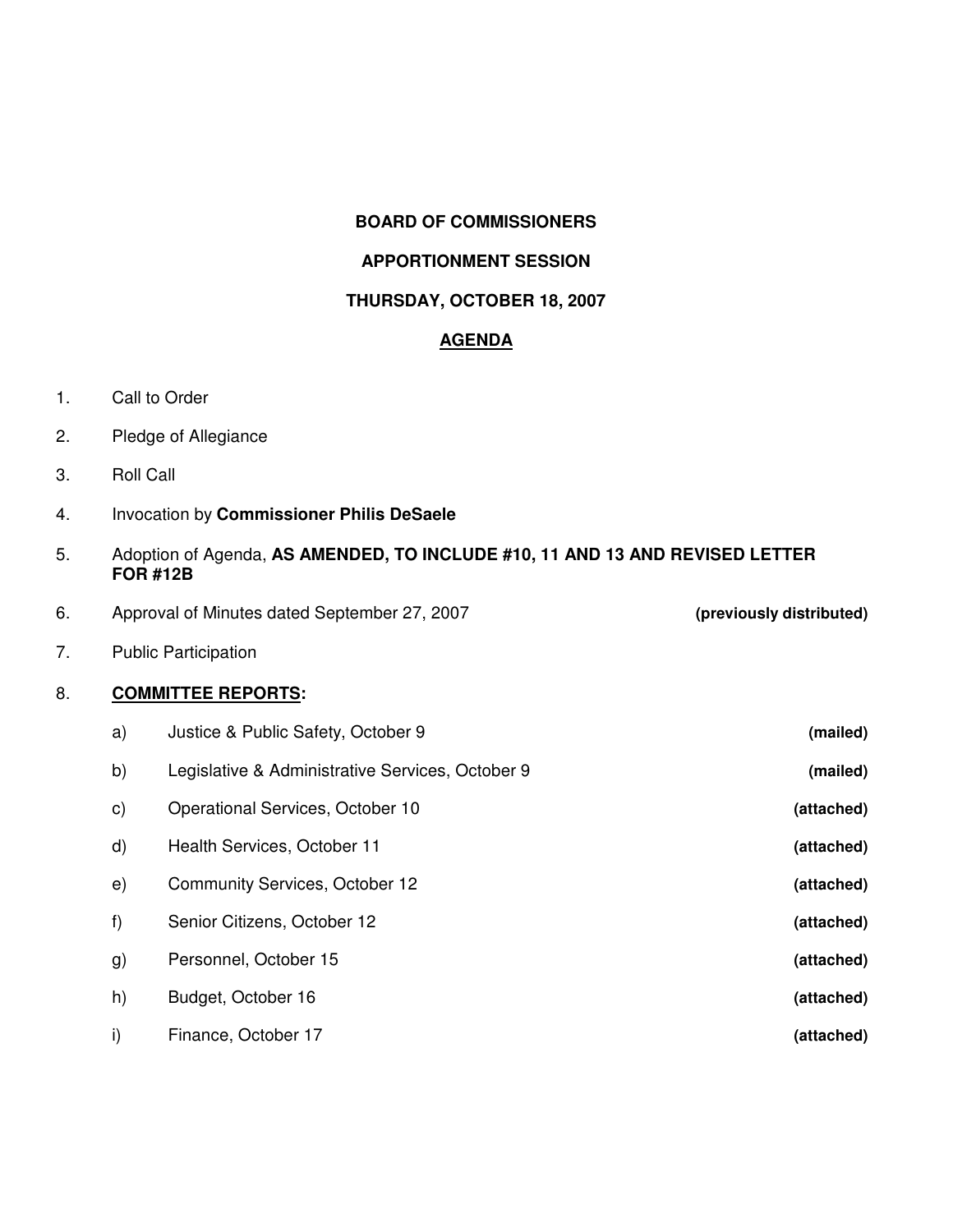# 9. **RESOLUTIONS:**

|     | a)                                      | Commending the Juvenile Justice Center on their Accreditation<br>(offered by Rengert; recommended by PED Committee on 10-10-07;<br>copy on file)                                                                                                                                                       |            |  |
|-----|-----------------------------------------|--------------------------------------------------------------------------------------------------------------------------------------------------------------------------------------------------------------------------------------------------------------------------------------------------------|------------|--|
|     | b)                                      | Designating Project Area and Project District Area and Requesting<br>Appointment of Additional Directors for the Purpose of Approving<br>Industrial Development Revenue Bond Financing for TPA, Inc. of<br>Warren (offered by Vosburg on behalf of Board; recommended by<br>PED Committee on 10-10-07) | (mailed)   |  |
|     | c)                                      | Supporting the Michigan House of Representatives Bi-Partisan Water<br>Protection Package and Great Lakes, Great Michigan Coalition<br>Platform (offered by Roberts; recommended by Health Services<br>Committee on 10-11-07)                                                                           | (attached) |  |
|     | d)                                      | Congratulating the Belgian-American Association $-80th$ Anniversary<br>(offered by Gieleghem; include DeSaele; recommended by Senior<br>Citizens Committee on 10-12-07; copy on file)                                                                                                                  |            |  |
|     | e)                                      | Urging Opposition to H.B. 4454-4455 and S.B. 607-608 (referred to as<br>"Right-to-Work" legislation) (offered by Camphous-Peterson; recommended<br>by Personnel Committee on 10-15-07)                                                                                                                 | (attached) |  |
|     | f)                                      | Commending John Raese on Successfully Completing the National Registry<br>Emergency Medical Technician Certification Program (offered by Sauger;<br>recommended by Finance Committee on 10-17-07; copy on file)                                                                                        |            |  |
|     | g)                                      | Commending Lora Jo Simpson on Successfully Completing the National<br>Registry Emergency Medical Technician Certification Program (offered by<br>Sauger; recommended by Finance Committee on 10-17-07; copy on file)                                                                                   |            |  |
|     | h)                                      | Congratulating the Fibromyalgia Support & Education Group $-10^{th}$ Anniversary<br>(offered by Gieleghem; recommended by Finance Committee on 10-17-07;<br>copy on file)                                                                                                                              |            |  |
|     | i)                                      | Commending Justin Misiuk - Eagle Scout (offered by Rengert; awaiting<br>background information)                                                                                                                                                                                                        |            |  |
|     | j)                                      | Commending Trinity Land Development on the Groundbreaking for the<br>Chesterfield Towne Centre (offered by Vosburg; awaiting background<br>information)                                                                                                                                                |            |  |
| 10. | Item Waived by Finance Committee Chair: |                                                                                                                                                                                                                                                                                                        |            |  |
|     | a)                                      | Establishment of Ad Hoc Committee to Review Applications for Exemption<br>from Living Wage Policy                                                                                                                                                                                                      | (attached) |  |
| 11. |                                         | Request to Purchase Previous Service Time                                                                                                                                                                                                                                                              | (attached) |  |